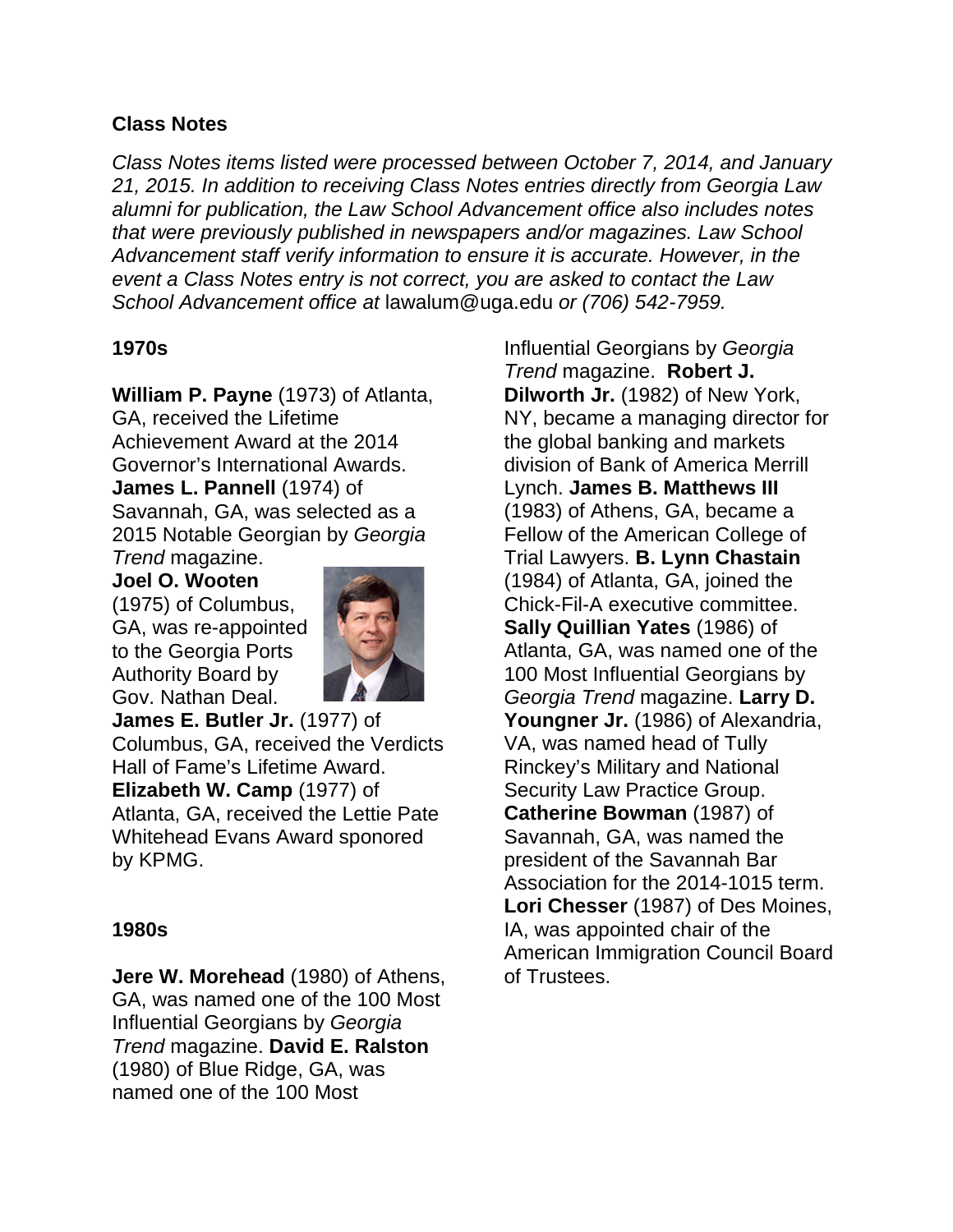#### **1990s**

**Melanie D. Wilson** (1990) of Lawrence, KS, was named dean of the University of Tennessee-

Knoxville College of Law. **Nancy E. Rafuse** (1991) of Atlanta, GA, was named the Labor and Employment Practice Chair for Polsinelli. **Ceasar C.** 



**Mitchell Jr.** (1995) of Atlanta, GA, was selected as a 2015 Notable Georgian by *Georgia Trend*  magazine. **Marc A. Pilgrim** (1995) of Atlanta, GA, became business development manager for SNI Companies. **Dean C. Bucci** (1997) of Dallas, GA, was named associate juvenile court judge to the Paulding Circuit Superior Court. **Lawrence T. Humphrey** (1997) of Atlanta, GA, joined Barnes & Thornburg as a partner. **Joseph G. Silver** (1997) of Atlanta, GA, was named the new managing partner of DLA Piper's Atlanta office. **Leigh Martin May** (1998) of Atlanta, GA, was confirmed as a U.S. District Court Judge for the Northern District of Georgia in Atlanta. **Chrisna D. Walker** (1998) of Atlanta, GA, was chosen to serve on the editiorial board of *TheVerdict*  magazine. **Christopher M. Carr** (1999) of Atlanta, GA, was named one of the 100 Most Influential Georgians by *Georgia Trend*  magazine.

## **2000 – 2004**

**Charles J. Bethel** (2001) of Dalton, GA, was named one of the 100 Most Influential Georgians by *Georgia Trend* magazine. **Amy E. Fouts** (2001) of Atlanta, GA, rejoined McKenna Long & Aldridge's health care practice as a partner.



**Rebeeca L. Rieder**  (2001) of Atlanta, GA, was named to the 2014 Legal Elite by *Georgia Trend* magazine. **Benjamin J. Vinson** (2002) of Atlanta, GA,

became a partner at McKenna Long & Aldridge. **Jennifer J. Moroney** (2003) of Alexandria, VA, became a senior legal recruiter at Kelly Services. **Christopher J. Buccafusco** (2004) of Chicago, IL, co-authored a book "Happiness and the Law" with John Bronsteen and Jonathan S. Masur. **Jason J. Carter** (2004) of Atlanta, GA, became a partner at Bondurant Mixson & Elmore. **Kevin A. Gooch** (2004) of Atlanta, GA, became a partner at Alston & Bird. **Jonathan S. Hightower** (2004) of Atlanta, GA, became a partner at Bryan Cave.



**Matthew M. Lubozynski** (2004) of Memphis, TN, joined Wyatt Tarrant & Combs as a member of the law firm's Intellectual

Property Protection and Litigation Service Team. **Jason D. McLarry** (2004) of Atlanta, GA, became a partner at Troutman Sanders.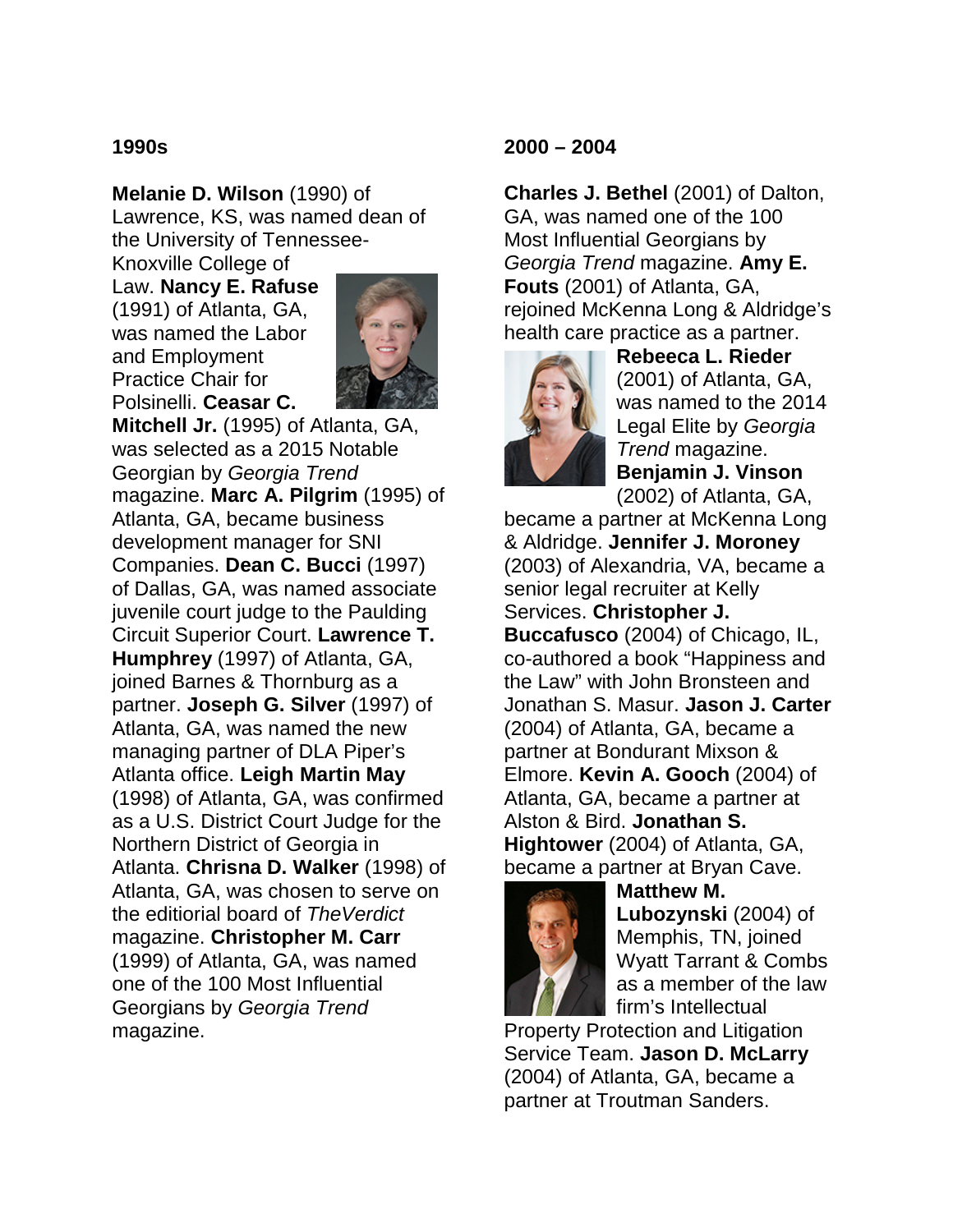#### **2005 – 2009**

**Meaghan E. Boyd**  (2005) of Atlanta, GA, became a partner at Alston & Bird.





**Jonathan L. Cook**  (2005) of Chattanooga, TN, joined McDermott Law. **Brent S. Gilfedder** (2005) of Atlanta, GA, became a partner at



King & Spalding. **Gary T. McDermott**  (2005) of Charlotte, NC, established his own firm, McDermott Law. **Brian P. Watt** (2005) of Atlanta, GA, became a

partner at Troutman Sanders. **Scott E. Zweigel** (2005) of Atlanta, GA, became a partner at Parker Hudson Rainer & Dobbs. **Joshua P. Gunnemann** (2006) of Atlanta, GA, became a partner at Rogers & Hardin. **Andrew J. Tuck** (2006) of Atlanta, GA, became a partner at

Alston & Bird. **Rachel Young Fields** (2007) of Savannah, GA, became a partner at HunterMaclean. **Hillary A. Cranford**



(2007) of Marietta, GA, became an associate judge for the Cobb County Probate Court. **Merritt E. McAlister** (2007) of Atlanta, GA, became a partner at King & Spalding. **Michael J. Kline** (2008) of Alexandria, VA, became a foreign service officer at the U.S. Department of State. **Brian** 

**C. Lea** (2009) of Lawrenceville, GA, became a visiting assistant professor at Georgia Law**. Diane C. Nesson** (2009) of Munice, IN, became a lecturer at the Miller College of Business at Ball State University. **Lara G. Schuster** (2009) of Atlanta, GA, joined Hedgepeth Heredia Crumrine & Morrison as an associate.

## **2010 – 2013**

**Anna W. Howard** (2010) of Atlanta, GA, became a law clerk for the Honorable Leigh Martin May in the Northern District of Georgia. **Leigh Elizabeth Bond** (2011) of Upper Marlboro, MD, became a teacher at the Academy of Hope Adult Public Charter School.

**Daniel O. Burroughs**  (2011) of Augusta, GA, was recognized by Business Network International as Member of the Year



of the Augusta Referral Powerhouse chapter where he serves as president. **Annie W. Dunne** (2011) of Boston, MA, was promoted to associate at Seyfarth Shaw in commerical litigation. **Jeffrey A. Eichel** (2011) of Alpharetta, GA, became the director of advisory services at MedAssets. **Robert M. McMillin** (2011) of Washington, D.C., became counsel for the Senate Committee on Health, Education, Labor & Pensions. **Andrew A. Pinson** (2011) of Lawrenceville, GA, joined Jones Day. **Michael T. Rafi**